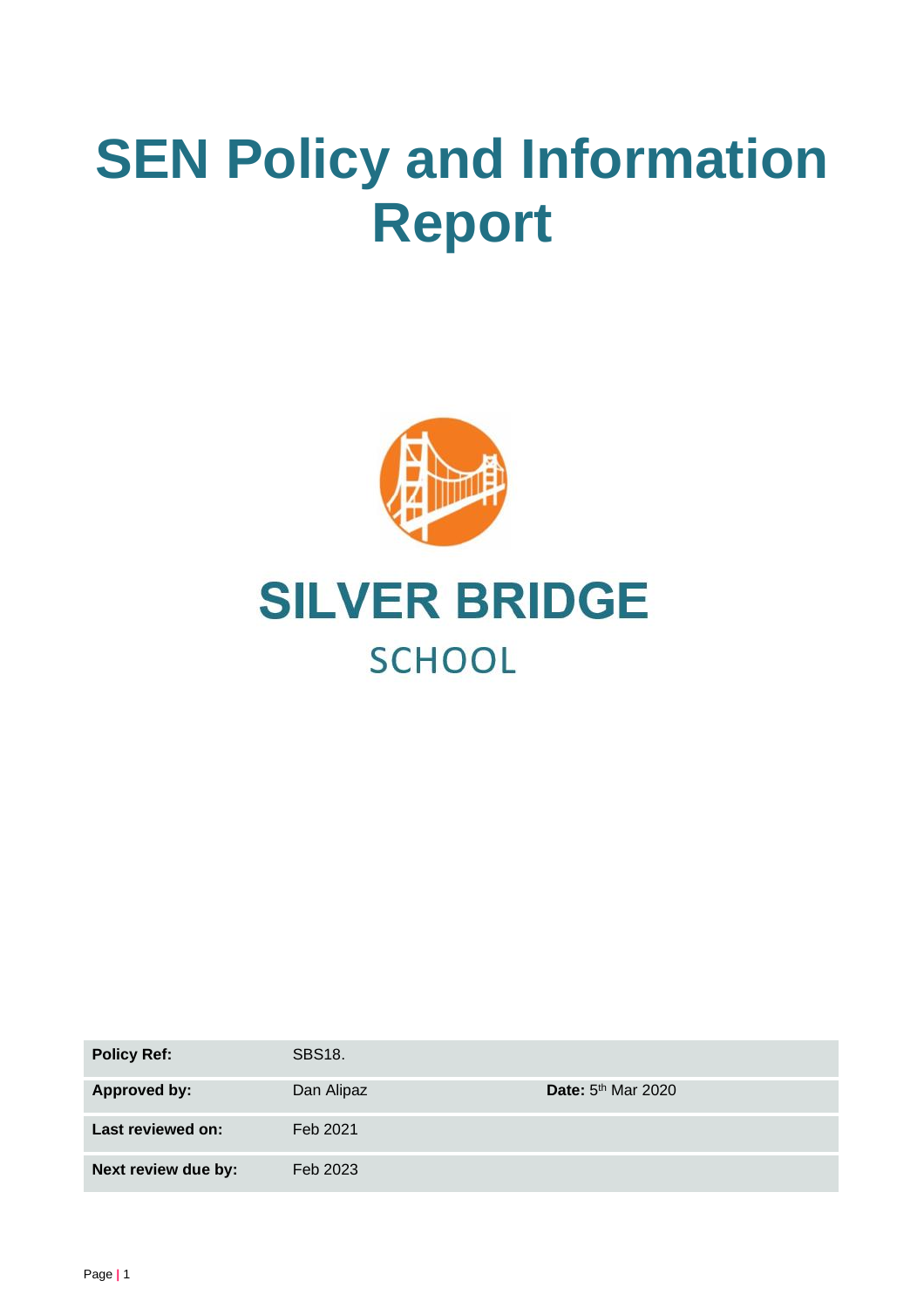## **Contents**

**…………………………………………………………………………………………………………………………….**

## **1. Aims**

Our SEN policy and information report aims to:

Set out how Silver Bridge School will support and make provision for our students, of which the majority have an EHCP in place for their educational needs.

Explain the roles and responsibilities of everyone involved in providing for our students with SEN

## **2. Legislation and guidance**

This policy and information report is based on the statutory [Special Educational Needs and Disability \(SEND\)](https://www.gov.uk/government/uploads/system/uploads/attachment_data/file/398815/SEND_Code_of_Practice_January_2015.pdf)  [Code of Practice](https://www.gov.uk/government/uploads/system/uploads/attachment_data/file/398815/SEND_Code_of_Practice_January_2015.pdf) and the following legislation:

- [Part 3 of the Children and Families Act 2014,](http://www.legislation.gov.uk/ukpga/2014/6/part/3) which sets out schools' responsibilities for students with SEN and disabilities
- [The Special Educational Needs and Disability Regulations 2014,](http://www.legislation.gov.uk/uksi/2014/1530/contents/made) which set out schools' responsibilities for education, health and care (EHC) plans, SEN co-ordinators (SENCOs) and the SEN information report

## **3. Definitions**

A pupil has SEN if they have a learning difficulty or disability which calls for special educational provision to be made for them.

They have a learning difficulty or disability if they have:

- A significantly greater difficulty in learning than the majority of others of the same age, or
- A disability which prevents or hinders them from making use of facilities of a kind generally provided for others of the same age in mainstream schools

Special educational provision is educational or training provision that is additional to, or different from, that made generally for other children or young people of the same age by mainstream schools.

## **4. Roles and responsibilities**

#### **4.1 The SEN Lead**

The SEN Lead is our Curriculum Coordinator Lee Troake.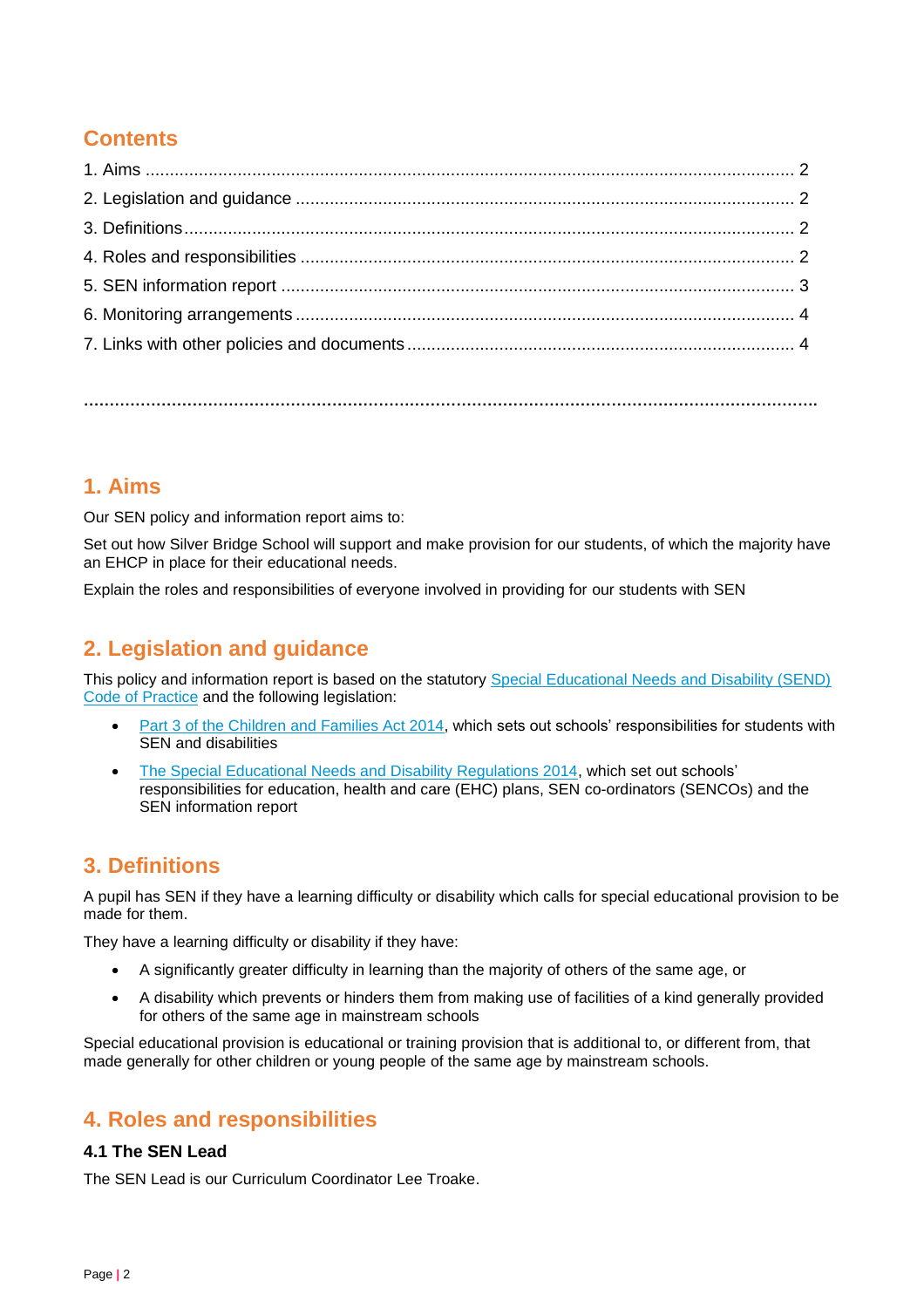They will:

- Provide professional guidance to colleagues and work with staff, parents/carers, and other agencies to ensure that our students receive appropriate support and high quality teaching
- Advise on the deployment of the school's resources to meet students' needs effectively
- Be the point of contact for external agencies, especially the local authority and its support services
- Liaise with potential next providers of education to ensure students and their parents are informed about options and a smooth transition is planned
- Work with the headteacher and the governing body to ensure that the school meets its responsibilities under the Equality Act 2010 with regard to reasonable adjustments and access arrangements
- Ensure the school keeps the records of all students with SEN up to date

#### **4.3 The headteacher**

The headteacher will:

- Work with the SEN Lead and the governing body to determine the strategic development of the SEN policy and provision in the school
- Have overall responsibility for the provision and progress of all our learners
- Have overall responsibility that all student's medical needs are met

#### **4.4 Class teachers**

Each class teacher is responsible for:

- The progress and development of every pupil in their class
- Working closely with any teaching assistants or specialist staff to plan and assess the impact of support and interventions and how they can be linked to classroom teaching
- Working with the SEN Lead to review each pupil's progress and development and decide on any changes to provision
- Ensuring they follow this SEN policy

## **5. SEN information report**

#### **5.1 The kinds of SEN that are provided for**

Our school currently provides additional and/or different provision for a range of needs, including:

- Communication and interaction, for example, autistic spectrum disorder, Asperger's Syndrome, speech and language difficulties
- Cognition and learning, for example, dyslexia, dyspraxia,
- Social, emotional and mental health difficulties, for example, attention deficit hyperactivity disorder (ADHD),

#### **5.4 Assessing and reviewing students' progress towards outcomes**

The class or subject teacher will work with the SEN Lead and Curriculum Coordinators to carry out a clear analysis of the pupil's needs. This will draw on:

- The teacher's assessment and experience of the pupil
- Their previous progress and attainment and behaviour
- Other teachers' assessments, where relevant
- The individual's development in comparison to their peers and national data
- The views and experience of parents